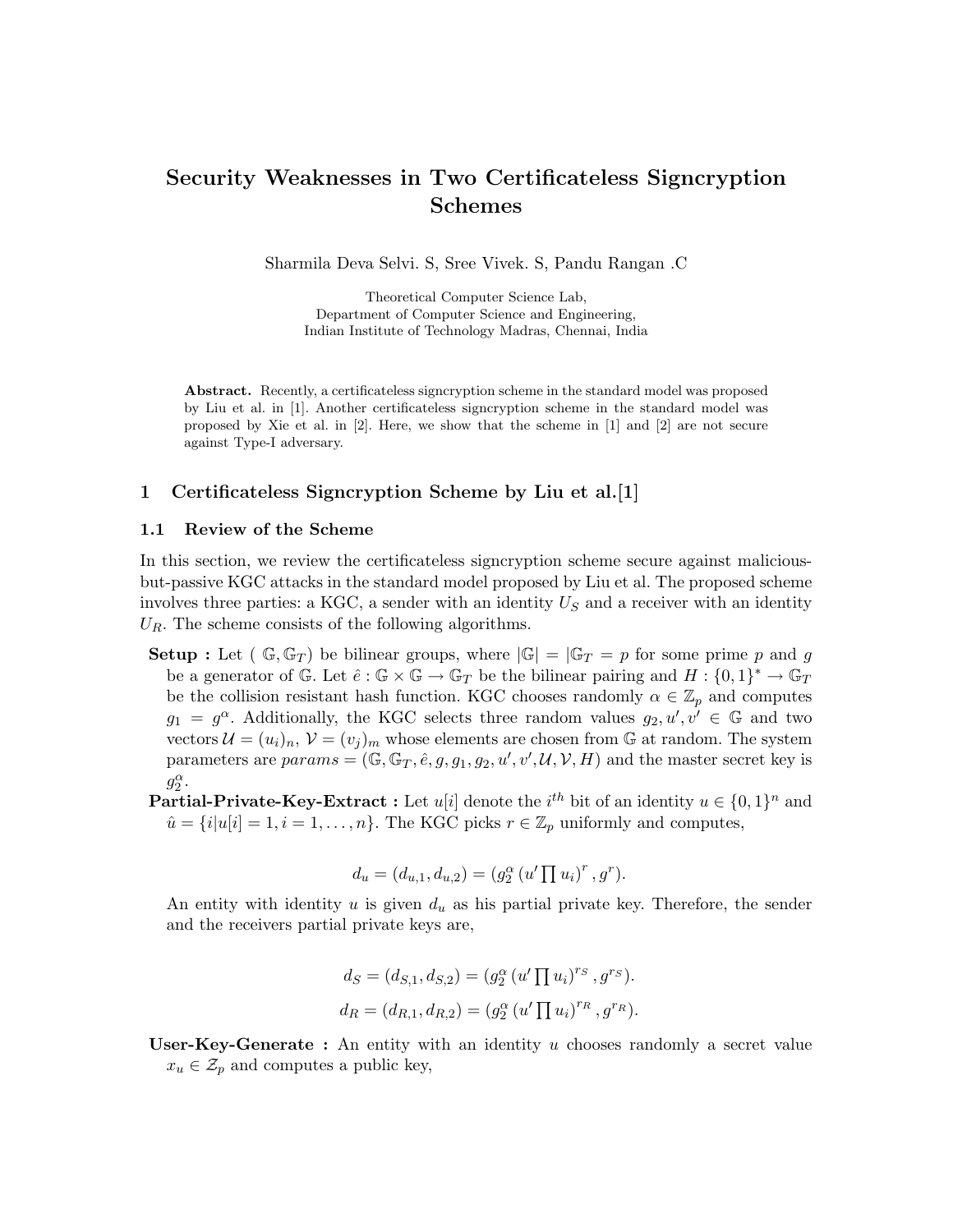$$
pk_u = \hat{e}(g_1, g_2)^{x_u}
$$

**Private-Key-Extract**: An entity with identity u picks  $r' \in \mathbb{Z}_p$  at random, and computes a private key,

$$
sk_u = sk_{u,1}, sk_{u,2} = \left(d_{u,1}^{x_u} (u' \prod u_i)^{r'}, d_{u,2}^{x_u} g^{r'}\right)
$$

where  $t = rx_u + r'$ .

**Signcrypt**: To send a message  $M \in \mathbb{G}_T$  to the receiver with public key  $pk_R = \hat{e}(g_1, g_2)^{x_R}$ , the sender picks  $r'' \in \mathbb{Z}_p$  randomly and carries out the following steps.

- Compute  $\sigma_1 = M_p k_R^{r''} = m.\hat{e}(g_1, g_2)^{x_R r''}.$
- Compute  $\sigma_2 = g^{r''}.$
- Compute  $\sigma_3 = (u' \prod u_i)^{r''}$ .
- Set  $\sigma_4 = s k_{S,2}$
- Compute  $\hat{M} = H(\sigma_1, \sigma_2, \sigma_3, \sigma_4, u_R, p k_R) \in \{0, 1\}^m$ , where  $m[j]$  denotes the  $j^{th}$  bit of  $\hat{M}$  and  $\mathcal{M} = \{j|m[j]=1, j=1,2,\ldots,m\}.$
- Compute  $\sigma_5 = sk_{S,1}$ .  $(v' \prod v_i)^{r''}$ .
- Output the ciphertext  $\sigma = (\sigma_1, \sigma_2, \sigma_3, \sigma_4, \sigma_5)$ .

**Unsigncrypt** : Upon receiving a ciphertext  $\sigma = (\sigma_1, \sigma_2, \sigma_3, \sigma_4, \sigma_5)$ , the receiver decrypts the ciphertext as follows.

- Compute  $\hat{M} = H(\sigma_1, \sigma_2, \sigma_3, \sigma_4, u_R, p k_R) \in \{0, 1\}^m$ , where  $m[j]$  denotes the  $j^{th}$  bit of  $\hat{M}$  and  $\mathcal{M} = \{j|m[j]=1, j=1,2,\ldots,m\}.$
- Check that the equality,

$$
\hat{e}(\sigma_5, g) = p k_S \cdot \hat{e}(u' \prod u_i, \sigma_4) \hat{e}(v' \prod v_j, \sigma_2)
$$

holds. If not output "Invalid". Otherwise, compute and output  $M = \sigma_1 \cdot \hat{e}(\sigma_3, sk_{R,2}) / \hat{e}(\sigma_2, sk_{R,1})$ 

#### 1.2 Attack on the Scheme by Liu et al. :

The scheme proposed by Liu et al. in [1] does not provide confidentiality against Type-I adversary. We show the scheme is not even CPA secure against Type-I adversary. The attack can be launched by a Type-I adversary by replacing the public key of the target receiver whose signcryption the adversary wants to designcrypt. This can be achieved in the following way :

During the Type-I confidentiality game,

- The challenger runs the setup and provides the system public parameters to the adversary.
- The adversary has access to all the oracles namely Partial-Private-Key-Extract, Private-Key-Extract, Replace-Public-Key, Signcrypt and Unsigncrypt.
- The adversary replaces the public key of the receiver (say  $R^*$ ) which he wants to use during the *challengephase* by  $pk_{R^*} = \hat{e}(g, g)^{r^*}$  where  $r^* \in_R \mathbb{Z}_p$ .
- Without asking any further queries the adversary now picks two messages  ${m_0, m_1}$  of equal length and a sender identity S and receiver identity  $R^*$  on which the adversary wishes to be challenged and sends to the challenger.